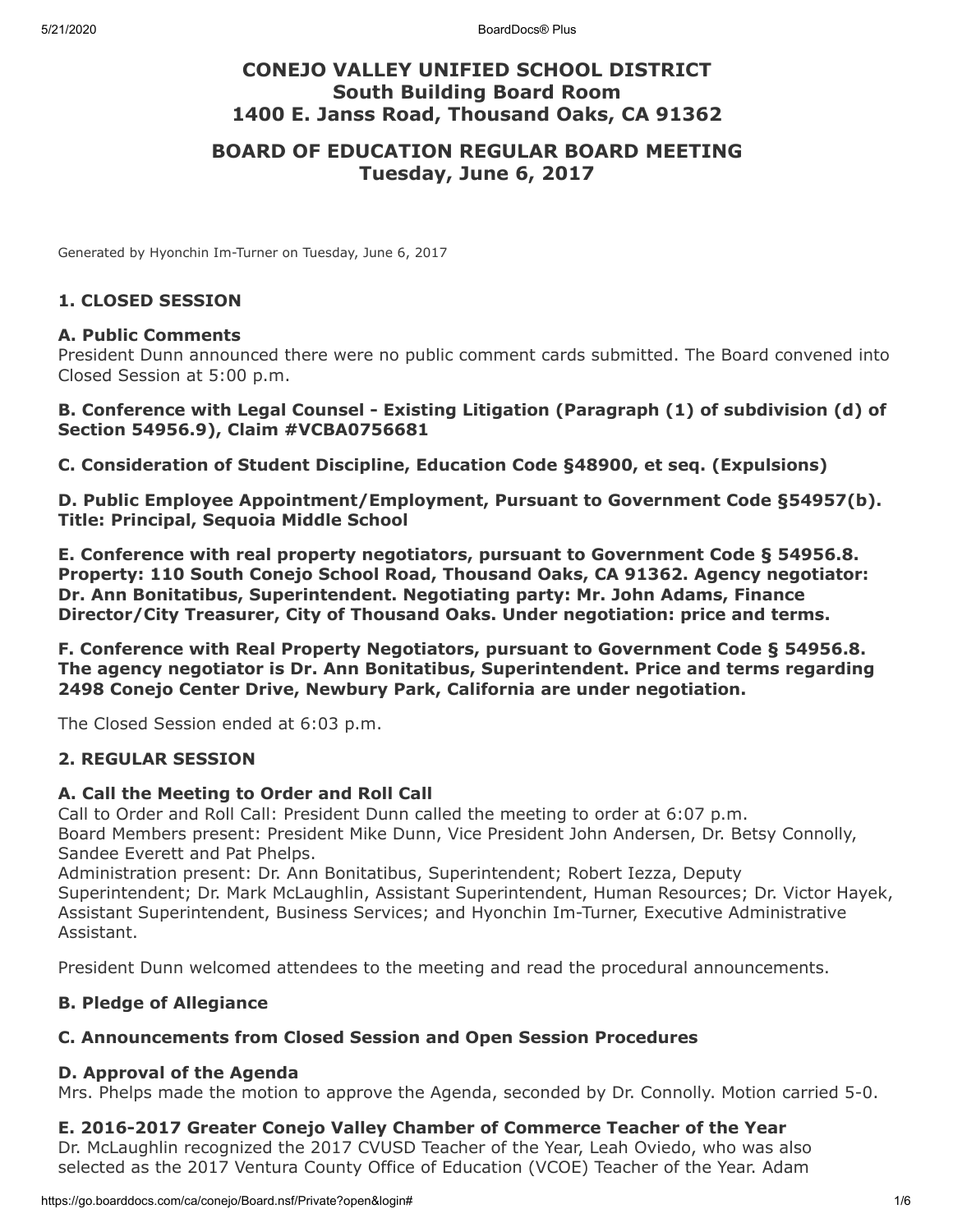5/21/2020 BoardDocs® Plus

Haverstock from the Greater Conejo Valley Chamber of Commerce (GCVCC) thanked the District for their collaboration on the Teacher of the Month program then recognized Mrs. Oviedo and presented her with flowers on behalf of GCVCC and the CVUSD Board of Education. Mrs. Oviedo then thanked family, friends, staff, Ventura County Office of Education and the Board for their support.

### **F. Reports from Student Reporters and Introduction to Next Year's Reporters**

Century Academy: Cajun Holland introduced Laurel Lyman. Conejo Valley High School: Madison Robnett introduced Joe Cardenas. Newbury Park High School: Sam Klein introduced Allison Gennette. Thousand Oaks High School: Emma Faciane introduced Katelyn Barker. Westlake High School: Hannah Dye (absent)

The students reported on the following: Art show, senior picnics, Regional Occupational program graduates, yearbook signing party, student athletes, gene cloning, annual alternative education basketball tournament, Ventura County Star Scholar, upcoming graduations, graduation activities, scholarship night, Marmonte League champions, leadership training, state science fair, annual Baccalaureate ceremony, musical performances, Disneyland trip, final exams, senior seminar and ASB leadership class.

### **G. Student Recognitions**

Principals recognized their respective valedictorians and Assistant Principals recognized student athletes and coaches as follows:

Valedictorians:

Century Academy - 1 (Presented by Karla DiDomizio, Assistant Principal) CVHS - 5 (Presented by Martin Manzer, Principal) NPHS - 30 (Presented by Josh Eby, Principal) TOHS- 16 (Presented by Lou Lichtl, Principal)

Athletic Team Recognition:

Presented by Bennett Wutkee and Kelly Welch, Assistant Principals:

NPHS Baseball - Marmonte League Champion NPHS Softball - Marmonte League Champion

Presented by Gary Walin, Assistant Principal:

TOHS Boys Lacrosse - Marmonte League Champion TOHS Stunt Cheer - Marmonte League Champion TOHS Boys Track - Marmonte League Champion

### **H. Parent Support Organization Recognition**

Mr. Iezza recognized Susan Hanscom, District Advisory Council (DAC) for her two years of service as Chairperson. Mrs. Hanscom thanked the District and Board for the recognition. She then presented DAC's report on the SHINE Independent Study program presentation and Acacia's homework philosophy. She then announced that Cindy Goldberg is the new DAC Chairperson and went on to acknowledge and thank Mr. Iezza for his involvement with DAC. Mrs. Hanscom concluded by thanking the District and Board for their support.

### **I. Reports from Parent Support Organizations**

Reports from Parent Support Organizations:

Conejo Council PTA (CCPTA), Paula Nathan, President, spoke about the End of the Year dinner, completed historian reports of volunteer hours, PTA training and finished by thanking District leaders, parents, students and businesses for their support.

Conejo Schools Foundation (CSF), Cindy Goldberg, Executive Director, began by thanking Mrs. Hanscom for her contributions to DAC. She then spoke about the conclusion of the band festivals the support from parents and the community, the TEDx Youth Conejo event, the Get Ahead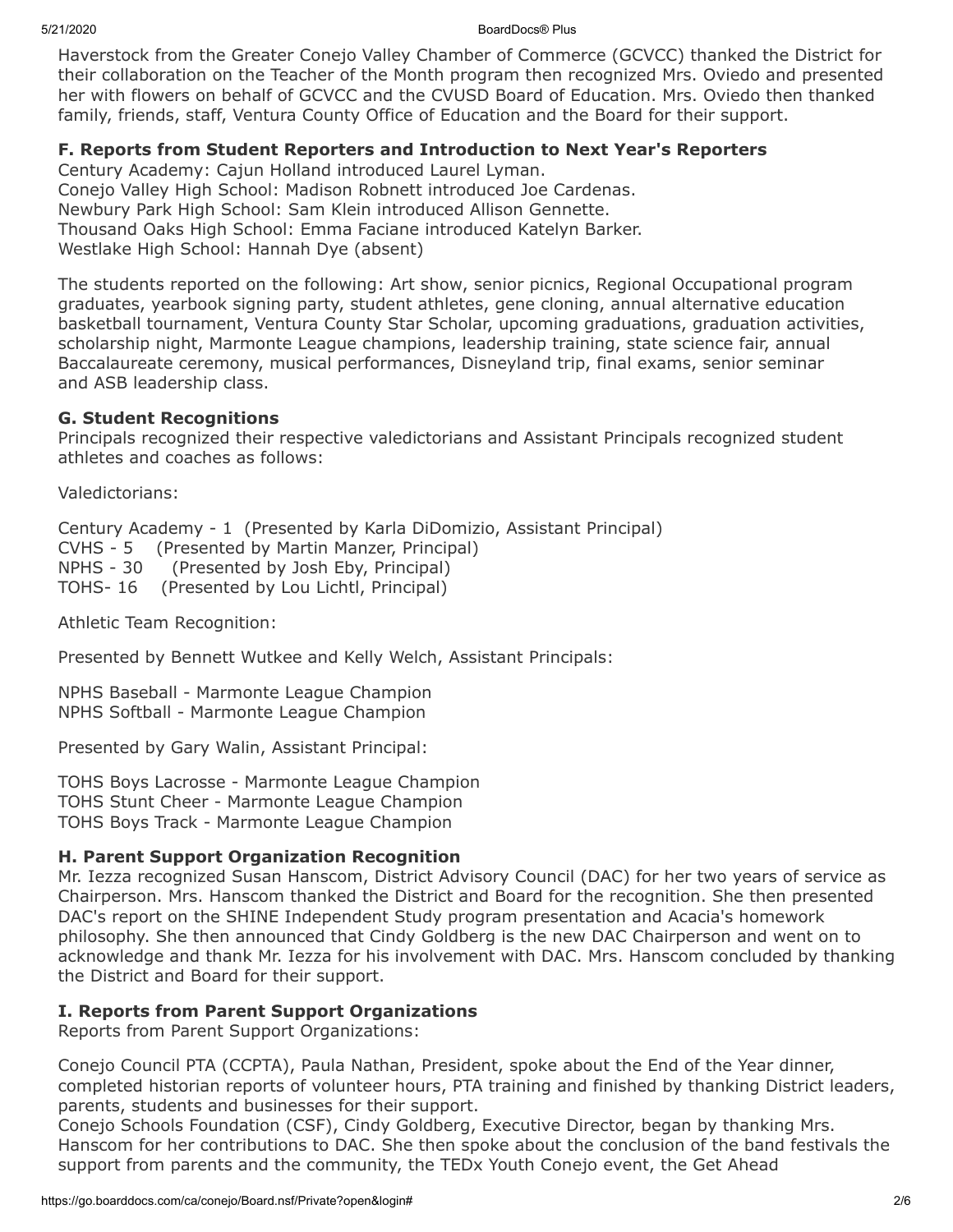program scholarships and concluded by thanking the Board for their support of the Breakthrough program.

## **J. Comments - Public**

President Dunn announced there were two public comment cards submitted:

- The first speaker, Marshall Denninger, suggested the Board choose Mr. Iezza for the Interim and permanent Superintendent positions.
- The second speaker, Nick Quidwai, spoke about the Superintendent search process.

### **K. Comments - Superintendent**

Dr. Bonitatibus spoke about the Teen Technology Convention, May & June Teacher of the Month recipients, then congratulated Leah Oviedo on being selected as CVUSD and VCOE's Teacher of the Year and gave special thanks to UACT for their support. She went on to thank teachers, district staff, parents, businesses, the community and students while describing how each have contributed to the District. She then spoke about her positive experiences and the District's accomplishments during her time as Superintendent.

### **L. Comments - Board of Education**

Vice President Andersen spoke about the May & June Teacher of the Month recipients from Sycamore Middle School and Westlake High School. Dr. Connolly spoke about the Tedx Conejo Youth event and Teacher of the Year Leah Oviedo as well as, meeting her class. Mrs. Phelps spoke about Leah Oviedo, DAC, Conejo Youth Coalition, attending her first Technology Committee meeting and finished with a farewell to Dr. Bonitatibus. Mrs. Everett spoke about NPHS's Baccalaureate event, Teacher of the Year events and thanked staff.

# **3. ACTION ITEMS – GENERAL – HUMAN RESOURCES**

### **A. Notice of Public Hearing to Approve the Submission of the Disclosure of Collective Bargaining Agreement (AB1200) for 2017-18**

President Dunn opened the public hearing at 7:51 p.m. and announced there was one public comment card submitted:

The speaker, Nick Quidwai, spoke about the board meeting agendas and board meetings.

President Dunn asked if there were any comments from Board members. Vice President Andersen thanked staff for their hard work on the agreement and attachments. Mrs. Everett spoke about the fiscal impact in the first attachment and thanked staff for bargaining with the unions for good end results. President Dunn closed the public hearing at 7:56 pm. Dr. Connolly made the motion to approve, seconded by Mrs. Phelps. Motion carried 5-0.

#### **B. Approval of Tentative Agreements Between the Conejo Valley Unified School District and the California School Employees Association (CSEA), Conejo Valley Pupil Personnel Association (CVPPA), Unified Association of Conejo Teachers (UACT), Classified Management, Certificated Management, Confidential Employees and the Board of Education**

Vice President Andersen made the motion to approve, seconded by Dr. Connolly. President Dunn asked if there was any discussion, which there was none. Motion carried 5-0.

## **C. Approval of Monthly Compensation Increase for Members of the Board of Education**

Dr. Connolly made the motion to approve, seconded by Mrs. Phelps. President Dunn asked if there was any discussion. Mrs. Phelps thanked Dr. McLaughlin for researching and placing this on the agenda. Mrs. Everett spoke about the increase being approximately five dollars more per month per Board member. Motion carried 5-0.

## **D. Approval of Amendment of Administrative Regulation 4112.23 – Special Education Staff**

Mrs. Phelps made the motion to approve, seconded by Dr. Connolly. President Dunn asked if there was any discussion, which there was none. Motion carried 5-0.

# **4. ACTION ITEMS – GENERAL – INSTRUCTIONAL SERVICES**

# **A. Approval of Adult School Courses For 2017-2018**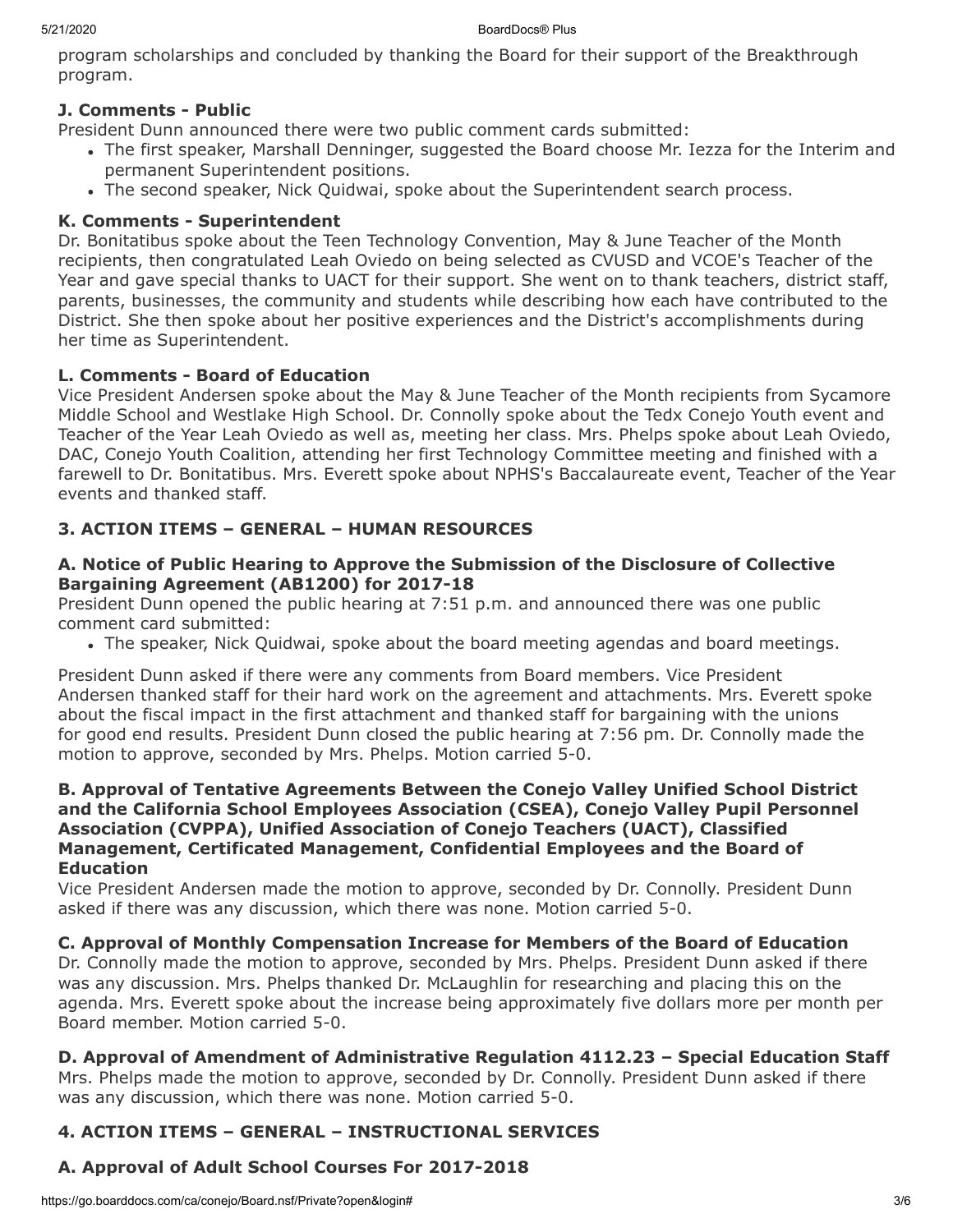Vice President Andersen made the motion to approve, seconded by Mrs. Everertt. President Dunn asked if there was any discussion, which there was none. Motion carried 5-0.

### **B. Approval of School Time Schedules for 2017-2018**

Mrs. Phelps made the motion to approve, seconded by Vice President Andersen. President Dunn asked if there was any discussion. Dr. Connolly commented that through academic journals, popular press and students doing research, it has been discovered that early start times for high school students aren't well supported nor good for student performance and asked the Board to consider the possibility that high school students aren't well served by starting classes early in the morning. Motion carried 5-0.

### **C. Approval of Secondary English Language Arts Instructional Materials**

Mrs. Everett made the motion to approve, seconded by Vice President Dunn. President Dunn asked if there was any discussion, Mrs. Phelps inquired about the language of the agenda item to which Mr. Iezza responded. Motion carried 5-0.

## **5. ACTION ITEMS – GENERAL – BUSINESS SERVICES**

### **A. Approval of Facilities Master Plan and Major Project List**

Vice President Andersen made the motion to approve, seconded by Dr. Connolly. President Dunn asked if there was any discussion. Mrs. Phelps acknowledged and thanked staff for the time put into the Plan. President Dunn spoke about his concerns regarding the Phase two expenses, 2018-2019 project list and series C bond. Mrs. Phelps spoke about the explanation given in the previous board meeting regarding future expenditures. Dr. Connolly asked about selling of the bonds and if the generation of revenue is being paced for anticipated payouts for the construction projects in the pipelines to which Dr. Hayek responded. Motion carried 5-0.

### **B. Approval of Agreement between Best Best & Krieger Limited Liability Partnership and the Conejo Valley Unified School District to Provide Legal Services**

Mrs. Everett made the motion to postpone the approval, seconded by Vice President Andersen. President Dunn asked if there was any discussion. Mrs. Everett explained that she would like to postpone and wait for the Interim Superintendent to be in place so they can provide input before choosing the District's legal counsel. Vice President Andersen spoke about his appreciation of staff for bringing this item to the Board several times, that he likes the option in contract to cancel within 30 days, but that he has a problem with the exclusivity clause. Dr. Connolly asked what the process was to identify candidates, examine the terms of the agreement and about the exclusivity clause to which Dr. Hayek responded. Motion carried to postpone the approval 3-2: President Dunn, Vice President Andersen and Mrs. Everett voting yes; Dr. Connolly and Mrs. Phelps voting no.

### **C. Approval of Amendment of Board Policy and Administrative Regulation 3260 - Fees and Charges**

 Vice President Andersen made the motion to approve, seconded by Dr. Connolly. President Dunn asked if there was any discussion, which there was none. Motion carried 5-0.

### **D. Approval of Amendment of Board Policy 5030 - Student Wellness**

Dr. Connolly made the motion to approve, seconded by Mrs. Phelps. President Dunn asked if there was any discussion, which there was none. Motion carried 5-0.

## **6. ACTION ITEMS – CONSENT**

- **A. Approval of Minutes May 16, 2017**
- **B. Approval of Minutes May 30, 2017**
- **C. Expulsion Student 5-16/17 E**
- **D. Personnel Assignment Orders**

**E. Approval of the Self-Insured Schools of California III's (SISC III) Revised Participation Agreement to Change Delta Dental's Plan Year to July 1 - June 30.**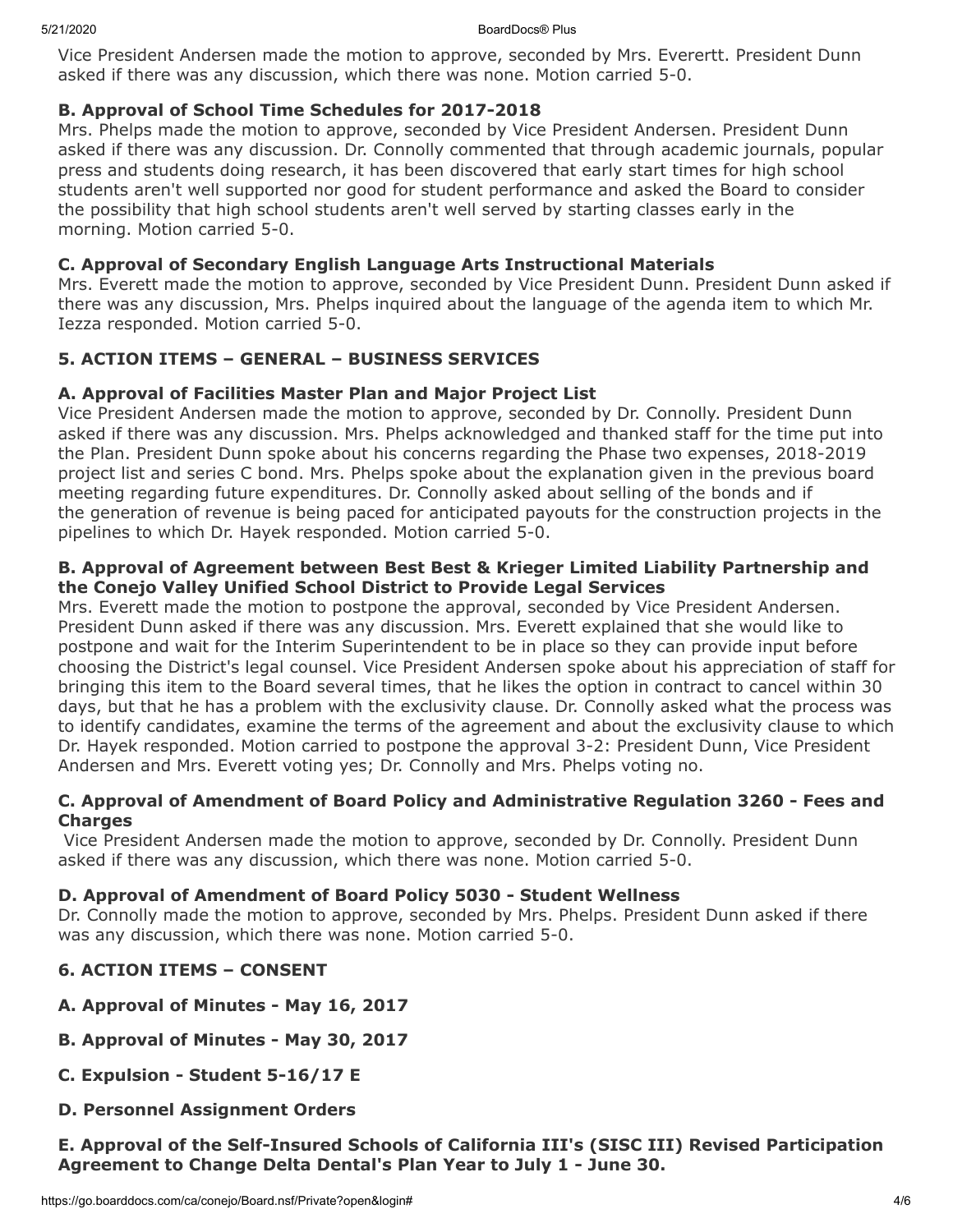#### **F. Approval of Notice of Completion – Gymnasium Mezzanine Wall Modification – Westlake High School – Ardalan Construction Company, Inc.**

### **G. MEASURE I: Approval of Notice of Completion – Site Sewer Repair – Conejo Valley Adult Education (Waverly) – Precision Plumbing-Mechanical**

### **H. Approval of Purchase Order Report #923**

Mrs. Phelps made the motion to approve, seconded by Dr. Connolly. President Dunn asked if there was any discussion, which there was none. Motion carried 5-0. President Dunn then congratulated Hallie Chambers on being chosen as the new Principal of Sequoia Middle School. Ms. Chambers was invited to the podium where she thanked the Board and District for the opportunity. She went on to thank Madrona staff, students and parents and also gave thanks to Sequoia for welcoming her. She concluded by stating that she looks forward to a great school year.

### **7. INFORMATION/DISCUSSION ITEMS – GENERAL – HUMAN RESOURCES** No Items.

## **8. INFORMATION/DISCUSSION ITEMS – GENERAL – INSTRUCTIONAL SERVICES**

### **A. Approval of Consolidated Application and Reporting System (CARS) Application for Funding 2017/2018**

President Dunn asked if there was any discussion, which there was none.

### **B. Approval of Amendments to Board Policy 6144 - Controversial Issues**

President Dunn asked if there was any discussion. Mrs. Everett asked for confirmation that the changes are minimal to which Mr. Iezza confirmed.

#### **C. Approval of Amendments to Board Policy and Administrative Regulation 6164.6 - Identification and Education Under Section 504**

President Dunn asked if there was any discussion, which there was none.

### **D. Approval of New Core Literature Titles For English**

President Dunn asked if there was any discussion. Mrs. Phelps spoke about the requesting teacher's proposal on one of the books, *The Absolutely True Diary of a Part-Time Indian*, and that she is looking forward to reading it. Mrs. Everett spoke about reading the synopsis online and that parents have the option to switch books if they feel it is necessary. President Dunn spoke about the book being controversial, read a line from first page and noted that he will read the book within the next few weeks.

## **9. INFORMATION/DISCUSSION ITEMS – GENERAL – BUSINESS SERVICES**

### **A. Approval of Agreement with City of Thousand Oaks for 110 South Conejo School Road, Thousand Oaks, CA 91362**

President Dunn asked if there was any discussion and then inquired if this was for the City Center site to which Dr. Hayek confirmed.

### **B. Conejo Valley High School and District Office Relocation Projects**

Dr. Hayek provided the Board with updates on the progress of the District office relocation, preparing South Building for Conejo Valley High School (CVHS), the plans for new signage, anticipated challenges, opportunities, a budget update and upcoming events regarding CVHS. Mrs. Everett thanked staff and spoke about looking forward to seeing the finished product.

## **10. ADJOURNMENT**

### **A. Adjournment**

President Dunn adjourned the Open Session at 8:49 p.m.

**The next regularly scheduled Board meeting will be Tuesday, June 20, 2017, 5:00 p.m. Closed Session, and 6:00 p.m. Open Session** at the CVUSD South Building Board Room, 1400 E.